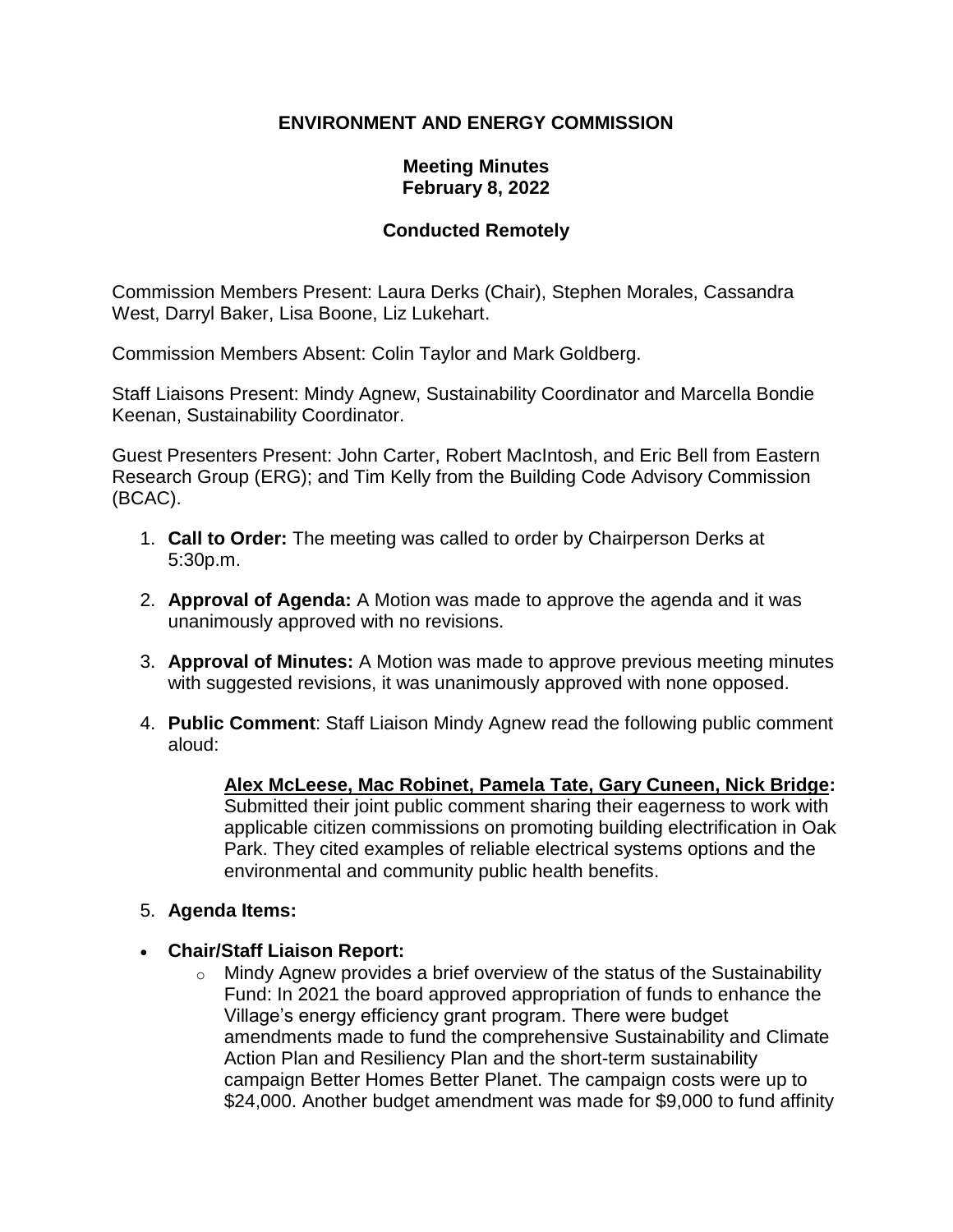group implementation for the Climate Action Plan. The GRaEF consultant for the climate plan funding total was \$125,000. The energy efficiency grant programs that were funded totaled \$645,000 (\$220,000 for income eligible programs, \$225,000 for solar rebates, and \$200,000 for energy efficiency upgrades).

- o Chairperson Derks asks if those funds have been taken out of the 2021 sustainability fund already so we can see how much is left? Mindy Agnew responds that the money is removed from the sustainability fund as invoices come in and the deductions are in process. The 2022 budget is projected to be just over \$1 million.
- o Chairperson Derks asks if that includes the \$400,000 to the Park District? Mindy Agnew responds yes, but she will double check to make sure.
- $\circ$  Mindy Agnew continues on to pull up the workplan and confirms that the board will approve workplans on 2/22/22.
- $\circ$  Chairperson Derks asks the commission members to go over their projects for the 2022 workplan.
- o Stephen Morales begins discussion of single-use plastic source reduction stating that this project was difficult during the pandemic but now there is the ability and willingness from the Board of Trustees to revisit the topic in a comprehensive way. There was recently a municipal ordinance proposed in Chicago that limits the use of single-use plastic items to only those that are requested by the customer or obtained from self-service stations. He brings up the possibility of doing something similar in Oak Park. He likes that The Chicago ordinance includes a standard placard that is given to restaurants to inform customers of the need to request these items. Lisa Boone further explains that Oak Park has smaller business environment and that it might take more effort to plan. Chairperson Derks asks about the state level Styrofoam ban, he responds that it is still at the proposal stage but we should look to it to create a Village ordinance.
- o Darryl Baker provides an update about collaborating with other commissions. He attended a BCAC meeting and learned a lot about what they are working on regarding electrification. He defers to them for their update later on in the meeting.
- $\circ$  Liz Lukehart discusses a potential collaboration between the Park District and the Village to pilot a community garden program. She mentions the possibility of creating a small grant to encourage residents to plant pollinator gardens, improve water management, or implement green infrastructure on their property. She also suggests working with the Village to identify and propose green community space locations. Lisa Boone and Cassandra do not have anything to add but agree that these are good ideas. Chairperson Derks says these could be great Earth Month activities in March and to make any requests for materials soon.
- o Mindy Agnew provides an update about the 2021 Green Awards. There is still a decision to be made about recognition, announcements, and certificates.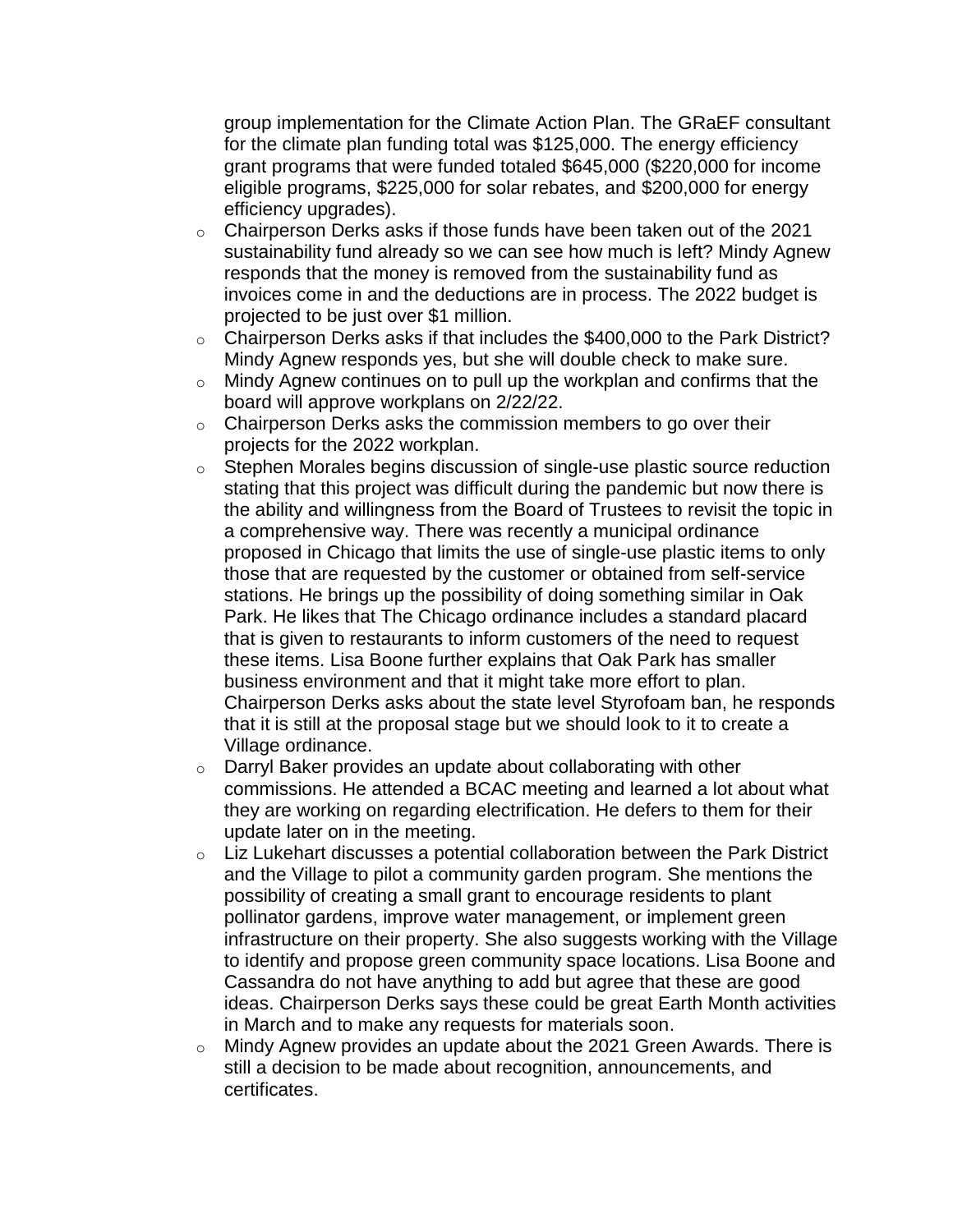- $\circ$  Darryl Baker discusses his work with the surrounding communities. He met with two organizations in Austin and wants to put together an invite to extend to them for Oak Park activities. Liz Lukehart will leverage her connection with Seven Generations Ahead to continue bridging across communities.
- o Chairperson Derks wants to reserve time in March to discuss focus and messaging for events this year.
- $\circ$  Lisa Boone asks about education and promotion around recycling as we switch to the new waste hauler? She suggests touring the recycling center before the new contract begins to gather content and information. She offers to organize it if needed. Mindy Agnew will follow up with Public Works to see if this is possible. Mindy also suggested reviewing their website content for more information ideas.
- $\circ$  Chairperson Derks asks about EEC input in the climate action planning process. Marcella Bondie Keenan explains that there are joint commission meetings coming up in May in addition to the monthly updates. When the draft climate plan is available it will go to commissions for review. She offers to host a focus group with the EEC to gain more granular input.

# • **S/CARP Climate Action Plan Update – GHG Inventory Overview**

- o Marcella Bondie Keenan introduces the ERG consultants for their Greenhouse gas inventory presentation.
- o ERG provides an overview of their role and tasks for the Climate Plan.
- $\circ$  ERG recently completed the audit of the Village's greenhouse gas inventories and recommended updates. Therefore, some of the information presented today may change.
- $\circ$  ERG provides charts that display 2020 Oak Park GHG Emissions by category, and GHG emission trends since 2017. The primary sources of emissions are from building energy and transportation.
- o ERG discusses options for transportation data.
- o ERG answers commissioner questions about travel on I-290, building energy, carbon sequestration from trees and parks, and comparison to other communities, and the Illinois energy mix.
- o Sustainability Coordinator Bondie Keenan states that the Village is working to close all data gaps this month, including the Illinois energy mix, before presenting a revised version of the inventory to the Board of Trustees.
- $\circ$  There is general discussion of community wide energy benchmarking and building electrification.

# • **Better Homes Better Planet Campaign Update:**

o Mindy Agnew provides a brief update on the energy efficiency campaign. The website has been updated with a countdown of the funds remaining. There have been 500+ website inquiries. To date there are 14 applications in the process for approval: 3 for income eligible rehabs (~\$13,000); 5 for solar rebates (~\$50,000); and 6 for energy efficiency upgrades that are